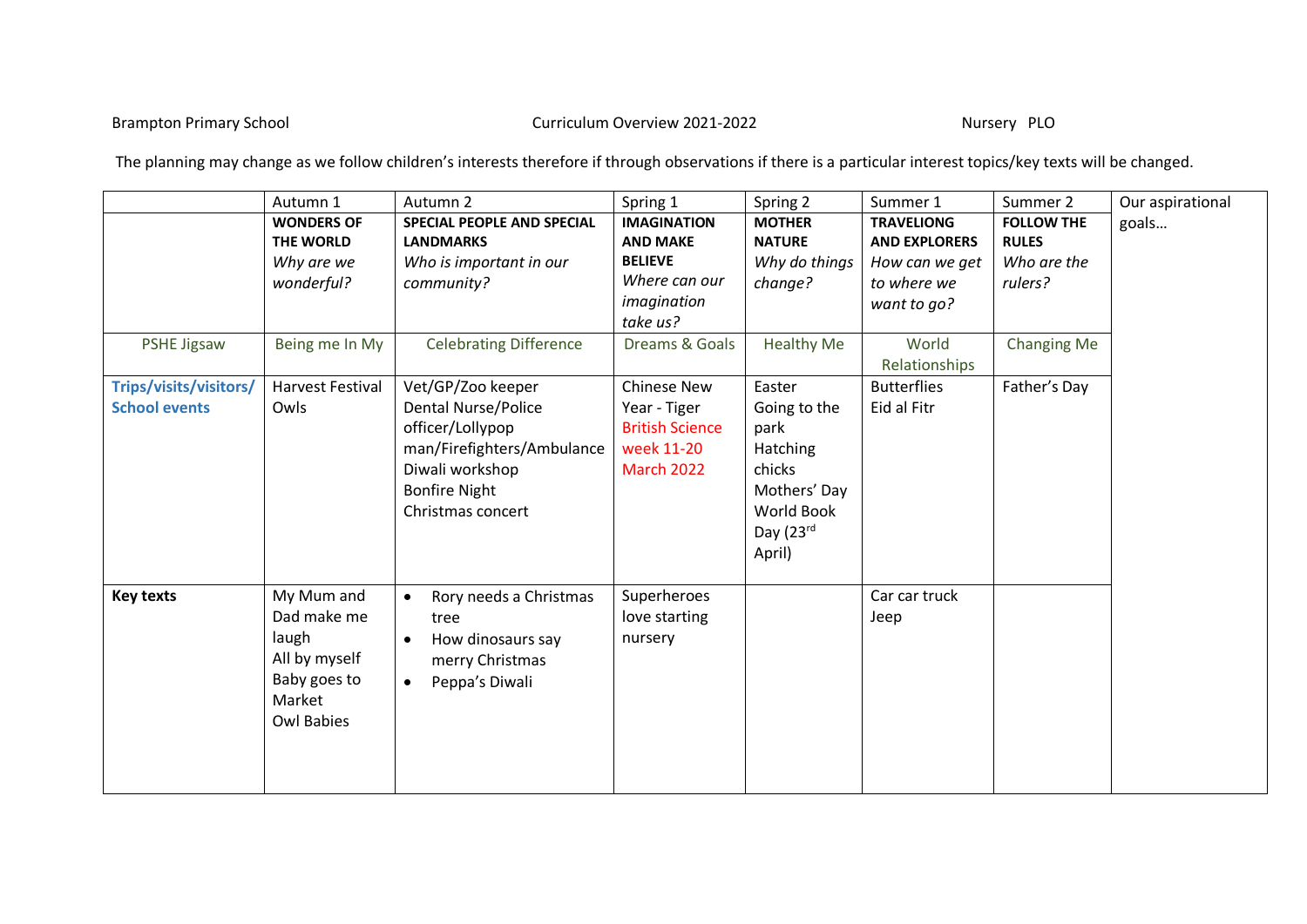| <b>Communication and</b> |                      | Enjoy listening to longer stories and can remember much of what happens.                                                             | As life-long        |
|--------------------------|----------------------|--------------------------------------------------------------------------------------------------------------------------------------|---------------------|
| Language                 |                      | Pay attention to more than one thing at a time, which can be difficult.                                                              | communicators we    |
|                          |                      | Use a wider range of vocabulary.                                                                                                     | will                |
| The children will be     |                      | Understand a question or instruction that has two parts, such as: "Get your coat and wait at the door".                              | use simple          |
| learning to              |                      | Understand 'why' questions, like: "Why do you think the caterpillar got so fat?"                                                     | sentences during    |
|                          |                      | Sing a large repertoire of songs. Know many rhymes, be able to talk about familiar books, and be able to tell a long                 | conversations or    |
|                          |                      | story.                                                                                                                               | when sharing our    |
|                          |                      | Develop their communication but may continue to have problems with irregular tenses and plurals, such as 'runned'                    | thoughts,           |
|                          |                      | for 'ran', 'swimmed' for 'swam'.                                                                                                     | experiences and     |
|                          |                      | Develop their pronunciation but may have problems saying:                                                                            | feelings.           |
|                          |                      | • some sounds: r, j, th, ch, and sh                                                                                                  |                     |
|                          |                      | · multi-syllabic words such as 'pterodactyl', 'planetarium' or 'hippopotamus'.                                                       |                     |
|                          |                      | Use longer sentences of four to six words.                                                                                           |                     |
|                          |                      | Be able to express a point of view and to debate when they disagree with an adult or a friend, using words as well as                |                     |
|                          |                      | actions.                                                                                                                             |                     |
|                          |                      | Start a conversation with an adult or a friend and continue it for many turns.                                                       |                     |
|                          |                      | Use talk to organise themselves and their play: "Let's go on a bus you sit there I'll be the driver."                                |                     |
| Personal, social and     | $\frac{1}{\sqrt{2}}$ | Select and use activities and resources, with help when needed. This helps them to achieve a goal they have chosen,                  | As good citizens we |
| emotional                |                      | or one which is suggested to them.                                                                                                   | will                |
| development              |                      | Develop their sense of responsibility and membership of a community.                                                                 | play and learn more |
|                          |                      | Become more outgoing with unfamiliar people, in the safe context of their setting.<br>Show more confidence in new social situations. | collaboratively,    |
| The children will be     |                      | Play with one or more other children, extending and elaborating play ideas.                                                          | over longer time    |
| learning to              |                      | Find solutions to conflicts and rivalries. For example, accepting that not everyone can be Spider-Man in the game,                   | periods, and take   |
|                          |                      | and suggesting other ideas.                                                                                                          | part in more        |
|                          |                      | Increasingly follow rules, understanding why they are important.                                                                     | challenging         |
|                          |                      | Remember rules without needing an adult to remind them.                                                                              | activities.         |
|                          |                      | Develop appropriate ways of being assertive.                                                                                         |                     |
|                          |                      | Talk with others to solve conflicts.                                                                                                 |                     |
|                          |                      | Talk about their feelings using words like 'happy', 'sad', 'angry' or 'worried'.                                                     |                     |
|                          |                      | Understand gradually how others might be feeling.                                                                                    |                     |
|                          |                      | Be increasingly independent in meeting their own care needs, e.g., brushing teeth, using the toilet, washing and                     |                     |
|                          |                      | drying their hands thoroughly.                                                                                                       |                     |
|                          |                      | Make healthy choices about food, drink, activity and tooth brushing.                                                                 |                     |
|                          |                      |                                                                                                                                      |                     |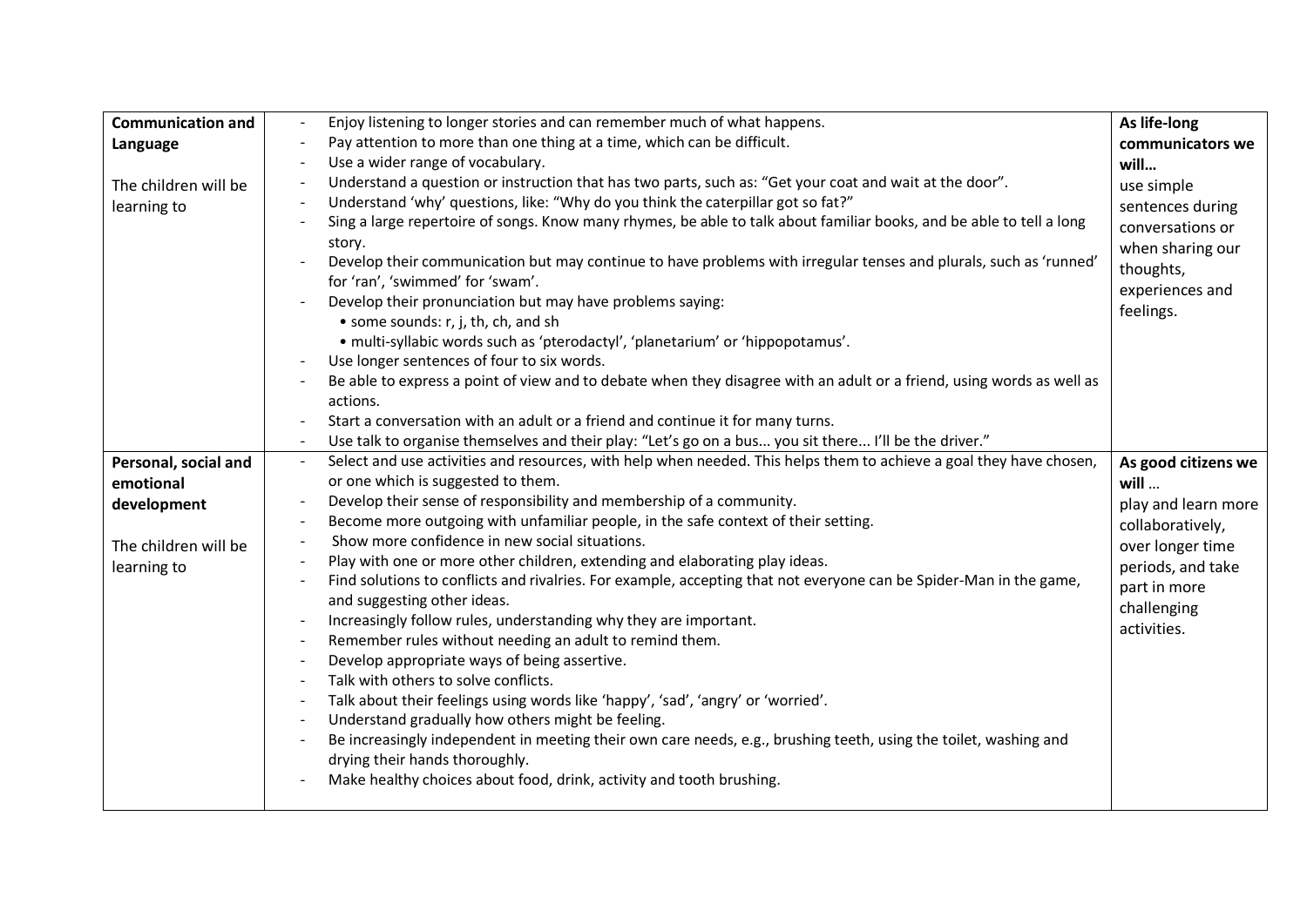| <b>Physical</b>      | Continue to develop their movement, balancing, riding (scooters, trikes and bikes) and ball skills.                                                                                         | As athletes we will |
|----------------------|---------------------------------------------------------------------------------------------------------------------------------------------------------------------------------------------|---------------------|
| <b>Development</b>   | Go up steps and stairs, or climb up apparatus, using alternate feet.                                                                                                                        | become more         |
|                      | Skip, hop, stand on one leg and hold a pose for a game like musical statues.                                                                                                                | confident,          |
| The children will be | Use large-muscle movements to wave flags and streamers, paint and make marks.                                                                                                               | competent,          |
| learning to          | Start taking part in some group activities which they make up for themselves, or in teams.                                                                                                  | creative and        |
|                      | Increasingly be able to use and remember sequences and patterns of movements which are related to music<br>and rhythm.                                                                      | adaptive movers.    |
|                      | Match their developing physical skills to tasks and activities in the setting. For example, they decide whether to<br>crawl, walk or run across a plank, depending on its length and width. |                     |
|                      | Choose the right resources to carry out their own plan. For example, choosing a spade to enlarge a small hole<br>they dug with a trowel.                                                    |                     |
|                      | Collaborate with others to manage large items, such as moving along a plank safely, carrying large hollow<br>blocks.                                                                        |                     |
|                      | Use one-handed tools and equipment, for example, making snips in paper with scissors.                                                                                                       |                     |
|                      | Use a comfortable grip with good control when holding pens and pencils.                                                                                                                     |                     |
|                      | Show a preference for a dominant hand.                                                                                                                                                      |                     |
|                      | Be increasingly independent as they get dressed and undressed, for example, putting coats on and doing up                                                                                   |                     |
|                      | zips.                                                                                                                                                                                       |                     |
| Literacy             | Understand the five key concepts about print:                                                                                                                                               | As readers we       |
|                      | • print has meaning                                                                                                                                                                         | willbe able to      |
| The children will be | • print can have different purposes                                                                                                                                                         | make up our own     |
| learning to          | • we read English text from left to right and from top to bottom                                                                                                                            | story or with       |
|                      | • the names of the different parts of a book                                                                                                                                                | little prompting    |
|                      | • page sequencing                                                                                                                                                                           | from the adult.     |
|                      | Develop their phonological awareness, so that they can:                                                                                                                                     | As writers we       |
|                      | • spot and suggest rhymes                                                                                                                                                                   | willwrite our       |
|                      | • count or clap syllables in a word                                                                                                                                                         | name                |
|                      | • recognise words with the same initial sound, such as money and mother                                                                                                                     | independently.      |
|                      | Engage in extended conversations about stories, learning new vocabulary.                                                                                                                    |                     |
|                      | Use some of their print and letter knowledge in their early writing. For example: writing a pretend shopping list                                                                           |                     |
|                      | that starts at the top of the page; writing 'm' for mummy.                                                                                                                                  |                     |
|                      | Write some or all of their name.                                                                                                                                                            |                     |
|                      | Write some letters accurately.                                                                                                                                                              |                     |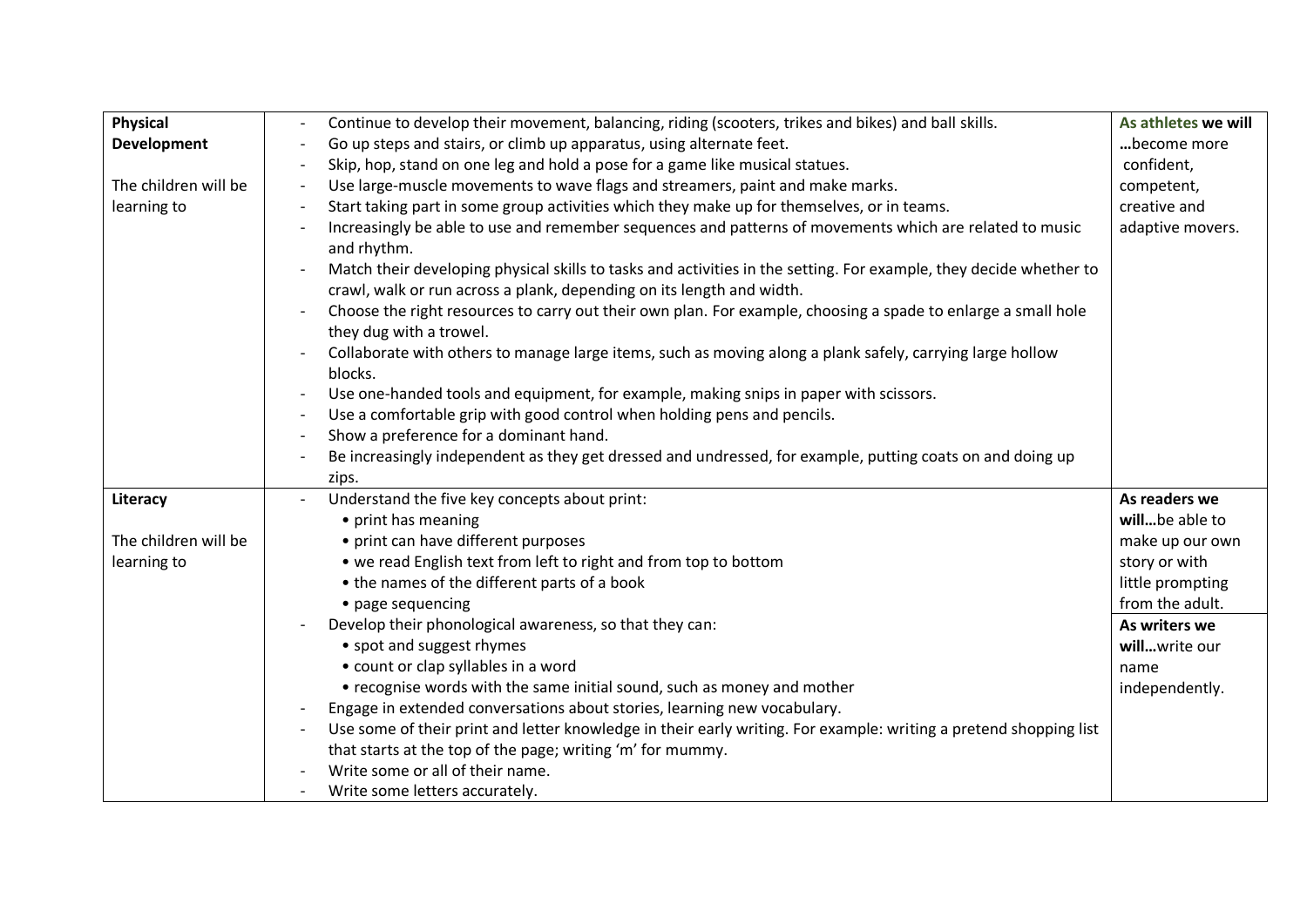| <b>Mathematics</b>      | Develop fast recognition of up to 3 objects, without having to count them individually ('subitising').       | As mathematicians   |
|-------------------------|--------------------------------------------------------------------------------------------------------------|---------------------|
| The children will be    | Recite numbers past 5.                                                                                       | we will             |
| learning to             | Say one number for each item in order: 1,2,3,4,5.                                                            | be able to apply    |
|                         | Know that the last number reached when counting a small set of objects tells you how many there are in total | number knowledge    |
|                         | ('cardinal principle').                                                                                      | during activities   |
|                         | Show 'finger numbers' up to 5.                                                                               |                     |
|                         | Link numerals and amounts: for example, showing the right number of objects to match the numeral, up to 5.   |                     |
|                         | Experiment with their own symbols and marks as well as numerals.                                             |                     |
|                         | Solve real world mathematical problems with numbers up to 5.                                                 |                     |
|                         | Compare quantities using language: 'more than', 'fewer than'.                                                |                     |
|                         | Talk about and explore 2D and 3D shapes (for example, circles, rectangles, triangles and cuboids) using      |                     |
|                         | informal and mathematical language: 'sides', 'corners'; 'straight', 'flat', 'round'.                         |                     |
|                         | Understand position through words alone $-$ for example, "The bag is under the table," $-$ with no pointing. |                     |
|                         | Describe a familiar route.                                                                                   |                     |
|                         | Discuss routes and locations, using words like 'in front of' and 'behind'.                                   |                     |
|                         | Make comparisons between objects relating to size, length, weight and capacity.                              |                     |
|                         | Select shapes appropriately: flat surfaces for building, a triangular prism for a roof, etc.                 |                     |
|                         | Combine shapes to make new ones - an arch, a bigger triangle, etc.                                           |                     |
|                         | Talk about and identify the patterns around them. For example: stripes on clothes, designs on rugs and       |                     |
|                         | wallpaper. Use informal language like 'pointy', 'spotty', 'blobs', etc.                                      |                     |
|                         | Extend and create ABAB patterns - stick, leaf, stick, leaf.                                                  |                     |
|                         | Notice and correct an error in a repeating pattern.                                                          |                     |
|                         | Begin to describe a sequence of events, real or fictional, using words such as 'first', 'then'               |                     |
| <b>Understanding of</b> | Use all their senses in hands-on exploration of natural materials.<br>$\overline{\phantom{a}}$               | As explorers and    |
| the world               | Explore collections of materials with similar and/or different properties.                                   | investigators we    |
|                         | Talk about what they see, using a wide vocabulary.                                                           | will                |
| The children will be    | Begin to make sense of their own life-story and family's history.                                            | make links and we   |
| learning to             | Show interest in different occupations.                                                                      | will talk about the |
|                         | Explore how things work.                                                                                     | world around us     |
|                         | Plant seeds and care for growing plants.                                                                     |                     |
|                         | Understand the key features of the life cycle of a plant and an animal.                                      |                     |
|                         | Begin to understand the need to respect and care for the natural environment and all living things.          |                     |
|                         | Explore and talk about different forces they can feel.                                                       |                     |